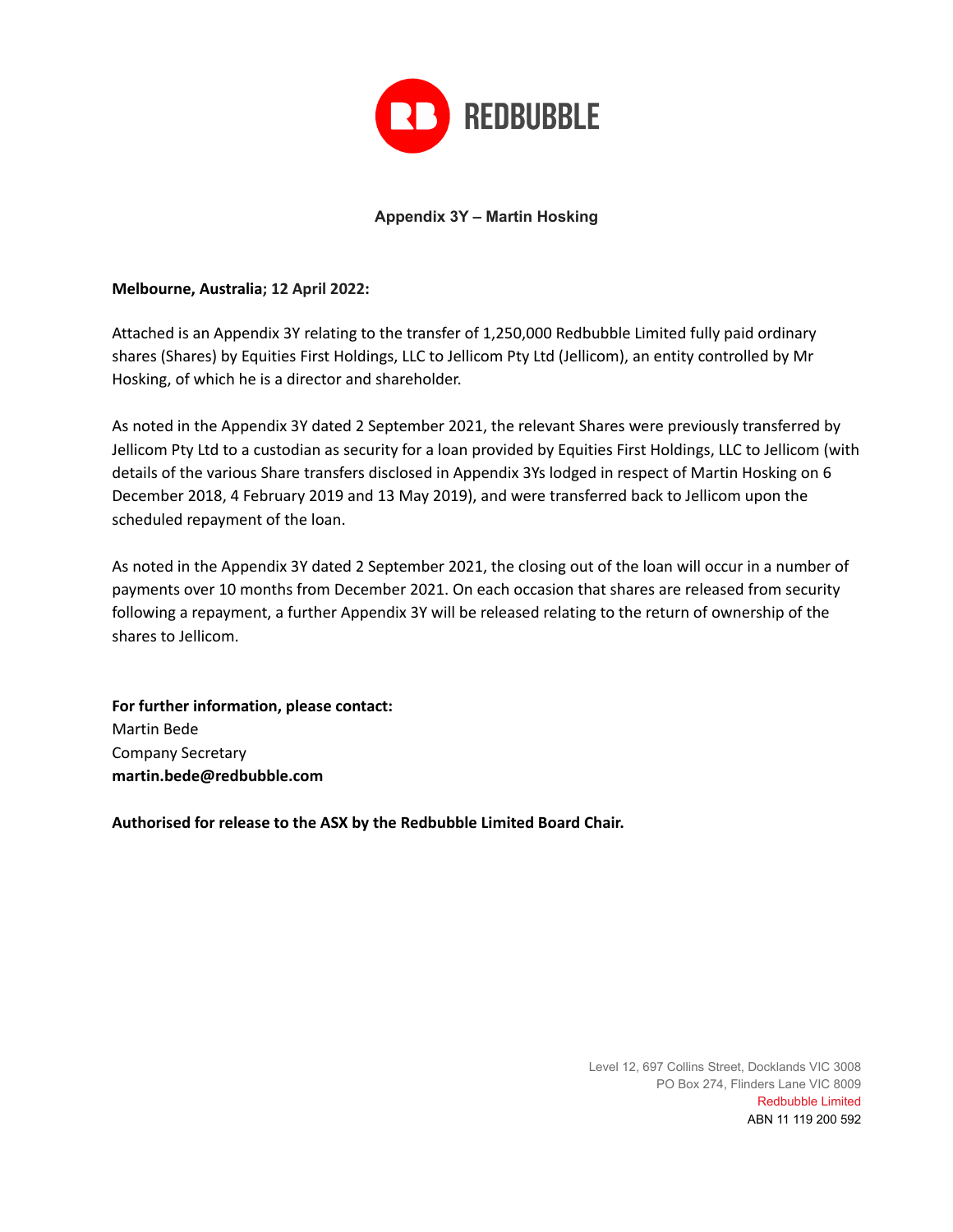*Rule 3.19A.2*

# **Appendix 3Y**

# **Change of Director's Interest Notice**

*Information or documents not available now must be given to ASX as soon as available. Information and documents given to ASX become ASX's property and may be made public.*

Introduced 30/09/01 Amended 01/01/11

| Name of entity: REDBUBBLE LIMITED |  |
|-----------------------------------|--|
| ABN: 11 119 200 592               |  |

We (the entity) give ASX the following information under listing rule 3.19A.2 and as agent for the director for the purposes of section 205G of the Corporations Act.

| Name of Director      | Martin Hosking |
|-----------------------|----------------|
| l Date of last notice | 30 March 2022  |

#### **Part 1 - Change of director's relevant interests in securities**

In the case of a trust, this includes interests in the trust made available by the responsible entity of the trust

Note: In the case of a company, interests which come within paragraph (i) of the definition of "notifiable interest of a director" should be disclosed in this part.

| Direct or indirect interest                                                                                                                                | Indirect                                                                                                                                                                                   |
|------------------------------------------------------------------------------------------------------------------------------------------------------------|--------------------------------------------------------------------------------------------------------------------------------------------------------------------------------------------|
| <b>Nature of indirect interest</b><br>(including registered holder)<br>Note: Provide details of the circumstances<br>giving rise to the relevant interest. | 1,250,000 Redbubble Limited shares held by Jellicom Pty Ltd<br>("Jellicom"), an entity controlled by Mr Hosking, of which he is a<br>director and shareholder                              |
| Date of change                                                                                                                                             | 12 April 2022                                                                                                                                                                              |
| No. of securities held prior<br>to change                                                                                                                  | .30,500,000 shares held by Mr Hosking or his controlled entities<br>.9,500,000 shares in which Mr Hosking retains beneficial<br>ownership subject to a Loan Agreement and Deed of Security |
| <b>Class</b>                                                                                                                                               | Fully paid ordinary shares                                                                                                                                                                 |
| <b>Number acquired</b>                                                                                                                                     | 1,250,000                                                                                                                                                                                  |
| <b>Number disposed</b>                                                                                                                                     | Nil                                                                                                                                                                                        |
| <b>Value/Consideration</b><br>Note: If consideration is non-cash, provide<br>details and estimated valuation                                               | Repayment of loan secured against the shares                                                                                                                                               |
| No. of securities held after<br>change                                                                                                                     | •31,750,000 shares held by Mr Hosking or his controlled entities<br>•8,250,000 shares in which Mr Hosking retains beneficial<br>ownership subject to a Loan Agreement and Deed of Security |

<sup>+</sup> See chapter 19 for defined terms.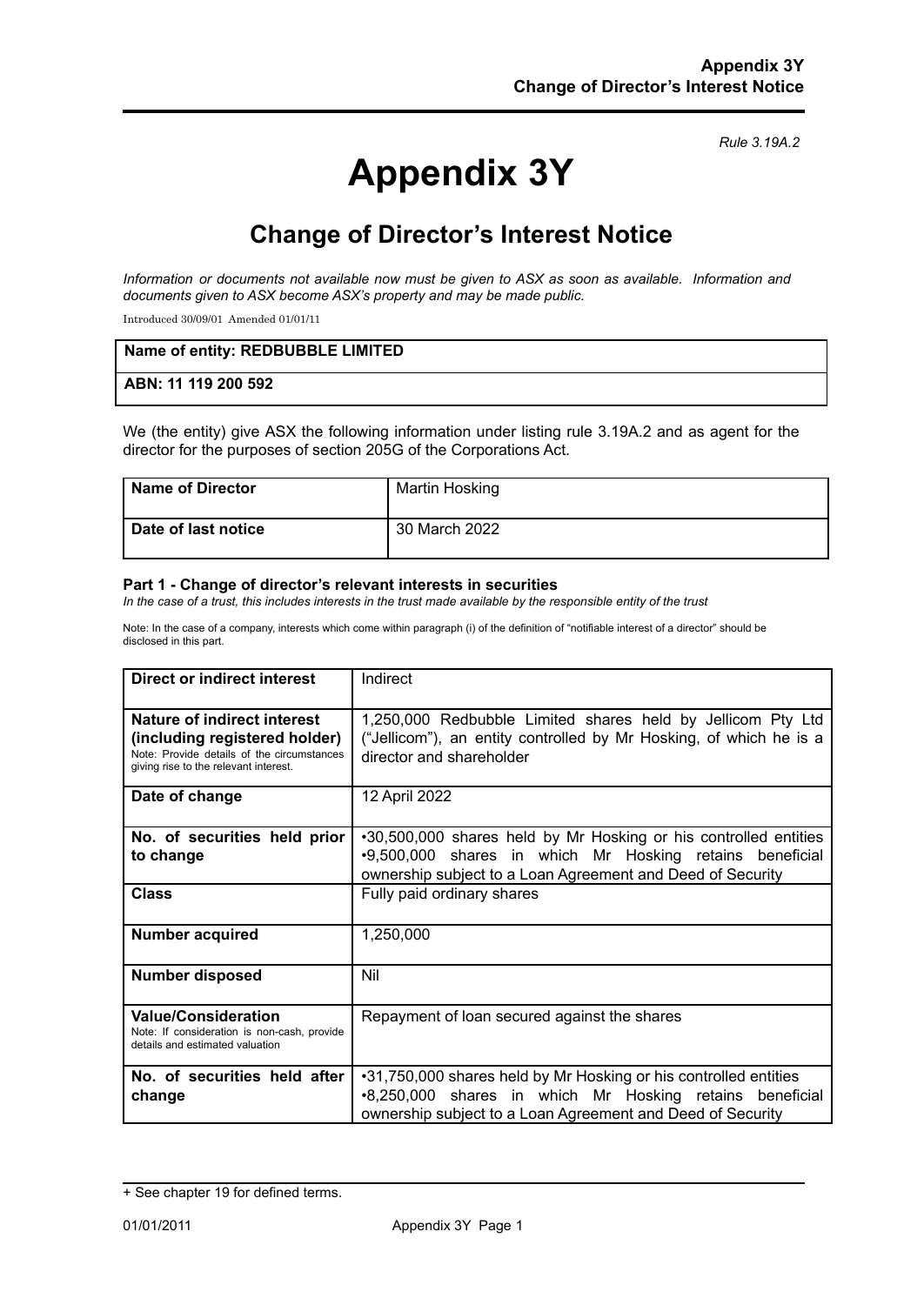| Nature of change                                                                                                                                          | Return of shares originally transferred by Jellicom to a custodian                                                                                           |
|-----------------------------------------------------------------------------------------------------------------------------------------------------------|--------------------------------------------------------------------------------------------------------------------------------------------------------------|
| Example: on-market trade, off-market trade,<br>exercise of options, issue of securities under<br>dividend reinvestment plan, participation in<br>buy-back | for Equities First Holdings, LLC as security pursuant to a Loan<br>Agreement and Deed of Security, following the scheduled<br>repayment of the relevant loan |

# **Part 2 – Change of director's interests in contracts**

Note: In the case of a company, interests which come within paragraph (ii) of the definition of "notifiable interest of a director" should be disclosed in this part.

| <b>Detail of contract</b>                                                                                                                                                   | Loan Agreement and Deed of Security                                                                                                                                                                                                                   |
|-----------------------------------------------------------------------------------------------------------------------------------------------------------------------------|-------------------------------------------------------------------------------------------------------------------------------------------------------------------------------------------------------------------------------------------------------|
| <b>Nature of interest</b>                                                                                                                                                   | Former right to call for redelivery of<br>1,250,000 ordinary shares provided as<br>security upon repayment of loan                                                                                                                                    |
| Name of registered holder<br>(if issued securities)                                                                                                                         | Equities First Holdings, LLC                                                                                                                                                                                                                          |
| Date of change                                                                                                                                                              | 12 April 2022                                                                                                                                                                                                                                         |
| No, and class of securities to which interest<br>related prior to change<br>Note: Details are only required for a contract in relation to which the interest has<br>changed | 1,250,000 ordinary shares                                                                                                                                                                                                                             |
| <b>Interest acquired</b>                                                                                                                                                    | N/A                                                                                                                                                                                                                                                   |
| <b>Interest disposed</b>                                                                                                                                                    | No further right of redelivery of relevant<br>shares, given the shares have been<br>redelivered                                                                                                                                                       |
| <b>Value/Consideration</b><br>Note: If consideration is non-cash, provide details and an estimated valuation                                                                | Repayment of loan                                                                                                                                                                                                                                     |
| Interest after change                                                                                                                                                       | Nil in respect of the relevant loan.<br>Jellicom has a right to call for<br>redelivery of a further 8,250,000<br>ordinary shares provided as security<br>for other loans provided by Equities<br>First Holdings, LLC upon repayment of<br>those loans |

## **Part 3 –** +**Closed period**

| Were the interests in the securities or contracts $\vert$ Yes<br>detailed above traded during a +closed period<br>where prior written clearance was required? |       |
|---------------------------------------------------------------------------------------------------------------------------------------------------------------|-------|
| If so, was prior written clearance provided to allow<br>the trade to proceed during this period?                                                              | l Yes |

<sup>+</sup> See chapter 19 for defined terms.